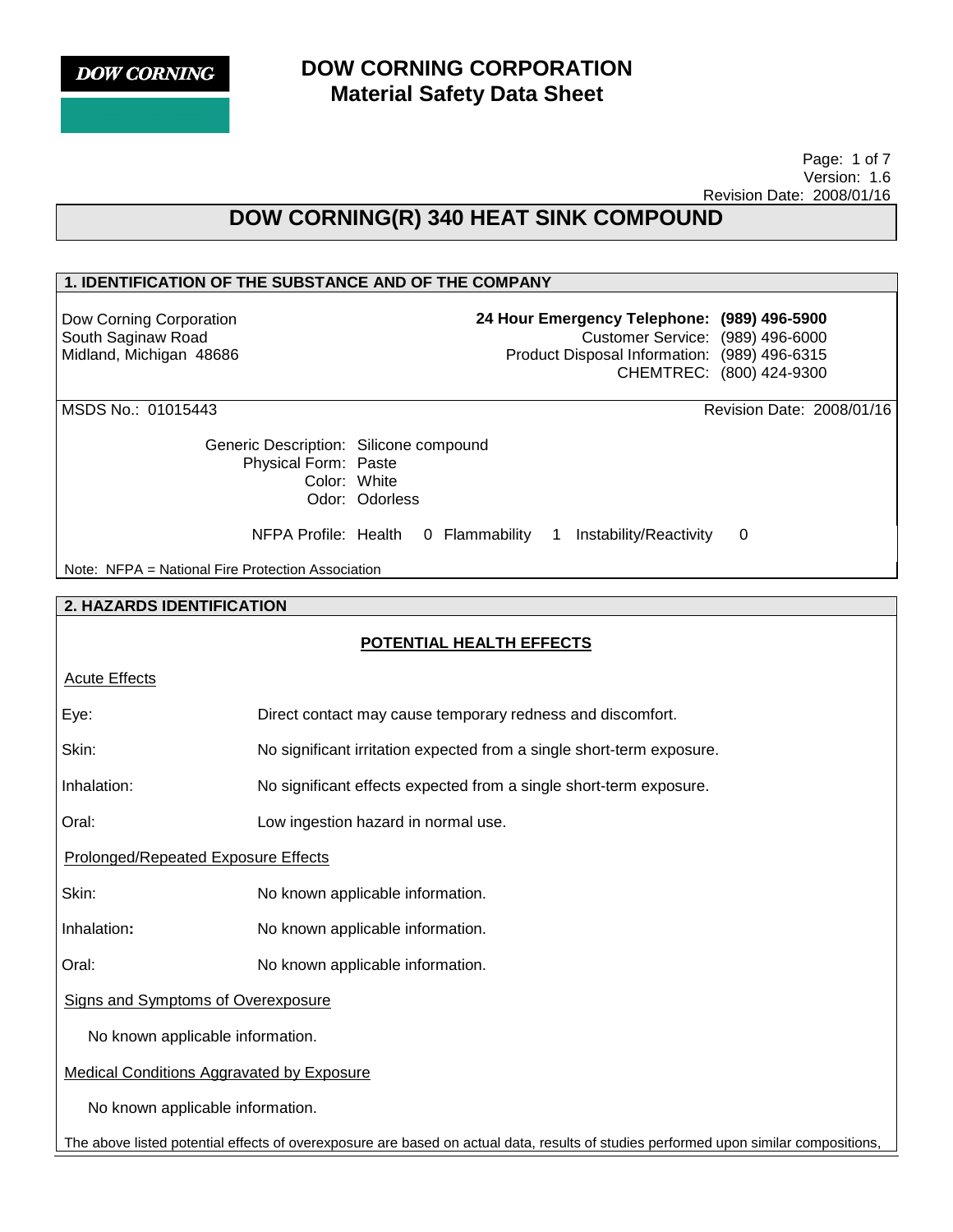

 Page: 2 of 7 Version: 1.6 Revision Date: 2008/01/16

# **DOW CORNING(R) 340 HEAT SINK COMPOUND**

component data and/or expert review of the product. Please refer to Section 11 for the detailed toxicology information.

## **3. COMPOSITION/INFORMATION ON INGREDIENTS**

None present. This is not a hazardous material as defined in the OSHA Hazard Communication Standard.

## **4. FIRST AID MEASURES**

| Eye:                | Immediately flush with water.  |
|---------------------|--------------------------------|
| Skin:               | No first aid should be needed. |
| Inhalation:         | No first aid should be needed. |
| Oral:               | No first aid should be needed. |
| Notes to Physician: | Treat symptomatically.         |

### **5. FIRE FIGHTING MEASURES**

| Flash Point:                | > 213.8 °F / > 101 °C (Closed Cup)                                                                                                                                                                                                                                            |
|-----------------------------|-------------------------------------------------------------------------------------------------------------------------------------------------------------------------------------------------------------------------------------------------------------------------------|
| Autoignition Temperature:   | Not determined.                                                                                                                                                                                                                                                               |
| Flammability Limits in Air: | Not determined.                                                                                                                                                                                                                                                               |
| Extinguishing Media:        | On large fires use dry chemical, foam or water spray. On small fires use carbon dioxide<br>(CO2), dry chemical or water spray. Water can be used to cool fire exposed containers.                                                                                             |
| Fire Fighting Measures:     | Self-contained breathing apparatus and protective clothing should be worn in fighting large<br>fires involving chemicals. Determine the need to evacuate or isolate the area according to<br>your local emergency plan. Use water spray to keep fire exposed containers cool. |
| Unusual Fire Hazards:       | None.                                                                                                                                                                                                                                                                         |

**6. ACCIDENTAL RELEASE MEASURES**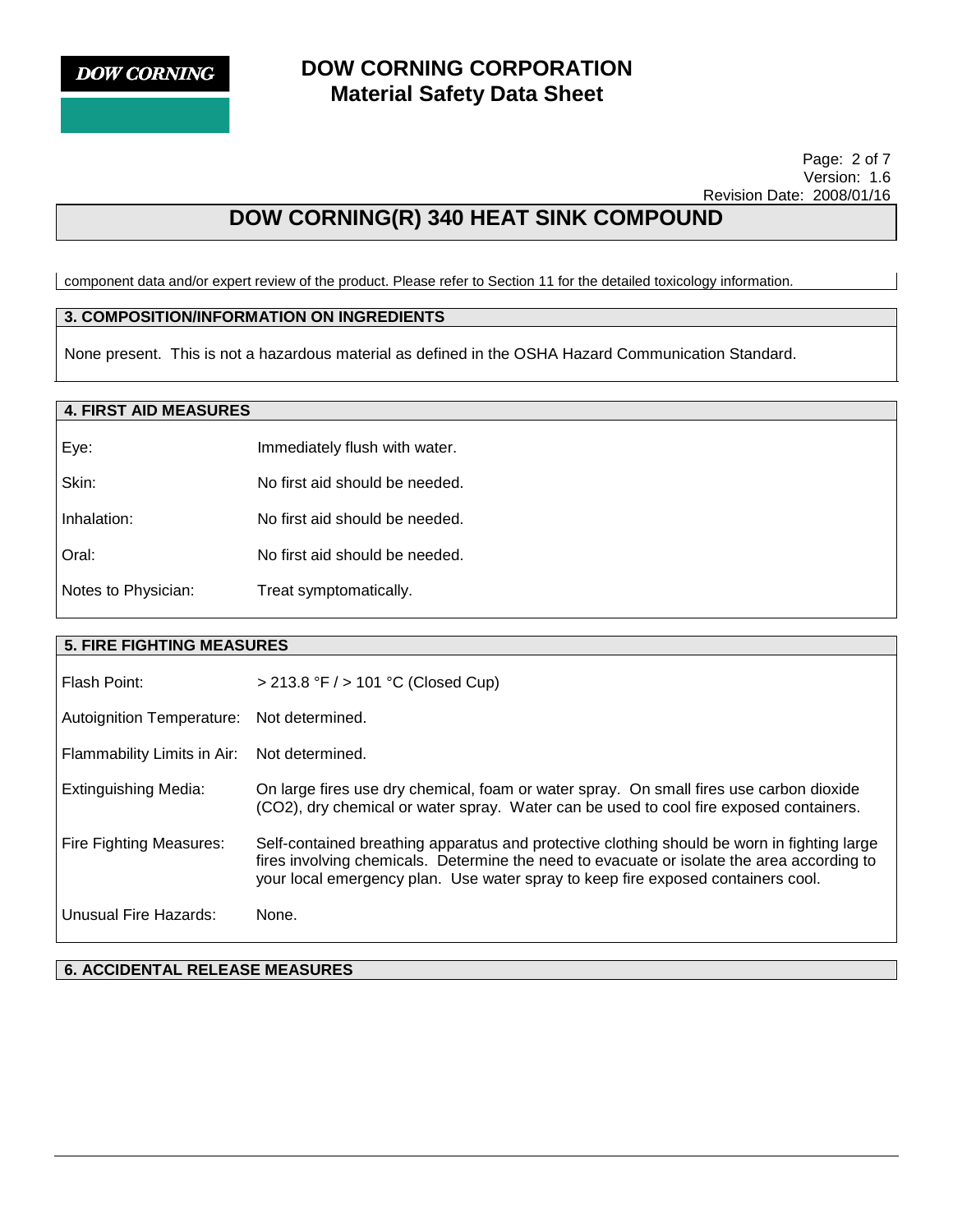**DOW CORNING** 

## **DOW CORNING CORPORATION Material Safety Data Sheet**

 Page: 3 of 7 Version: 1.6 Revision Date: 2008/01/16

# **DOW CORNING(R) 340 HEAT SINK COMPOUND**

Containment/Clean up: Observe all personal protection equipment recommendations described in Sections 5 and 8. Wipe up or scrape up and contain for salvage or disposal. Clean area as appropriate since spilled materials, even in small quantities, may present a slip hazard. Final cleaning may require use of steam, solvents or detergents. Dispose of saturated absorbant or cleaning materials appropriately, since spontaneous heating may occur. Local, state and federal laws and regulations may apply to releases and disposal of this material, as well as those materials and items employed in the cleanup of releases. You will need to determine which federal, state and local laws and regulations are applicable. Sections 13 and 15 of this MSDS provide information regarding certain federal and state requirements.

Note: See section 8 for Personal Protective Equipment for Spills. Call (989) 496-5900, if additional information is required.

## **7. HANDLING AND STORAGE**

Use with adequate ventilation. Avoid eye contact.

Use reasonable care and store away from oxidizing materials.

## **8. EXPOSURE CONTROLS / PERSONAL PROTECTION**

## **Component Exposure Limits**

There are no components with workplace exposure limits.

## **Engineering Controls**

Local Ventilation: None should be needed. General Ventilation: Recommended.

## **Personal Protective Equipment for Routine Handling**

| Eyes:            | Use proper protection - safety glasses as a minimum.                    |
|------------------|-------------------------------------------------------------------------|
| Skin:            | Washing at mealtime and end of shift is adequate.                       |
| Suitable Gloves: | Handle in accordance with good industrial hygiene and safety practices. |

Inhalation: No respiratory protection should be needed.

Suitable Respirator: None should be needed.

## **Personal Protective Equipment for Spills**

Eyes: Use proper protection - safety glasses as a minimum.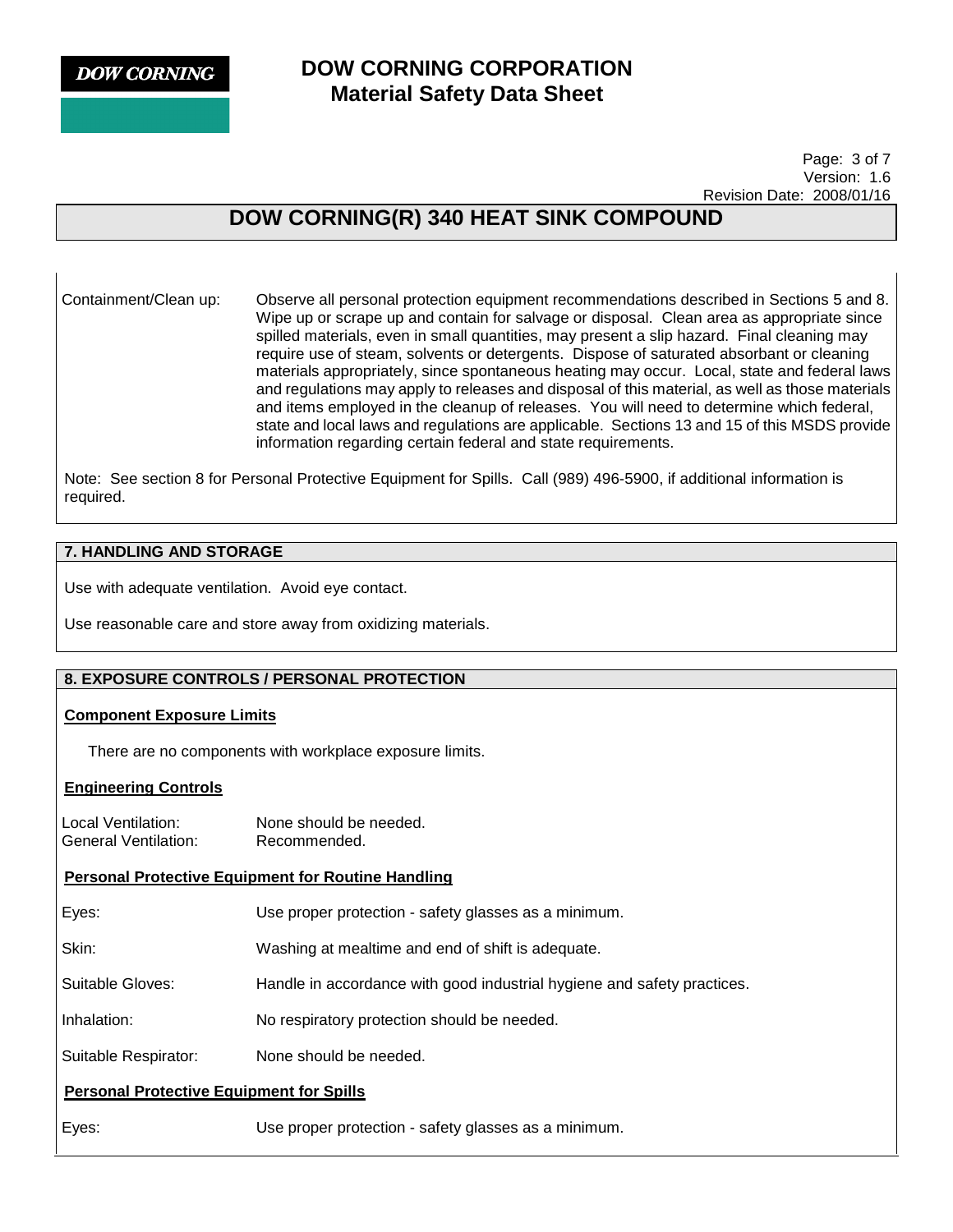

#### Page: 4 of 7 Version: 1.6 Revision Date: 2008/01/16

# **DOW CORNING(R) 340 HEAT SINK COMPOUND**

Skin: Washing at mealtime and end of shift is adequate.

Inhalation/Suitable Respirator: No respiratory protection should be needed.

Precautionary Measures: Avoid eye contact. Use reasonable care.

Note: These precautions are for room temperature handling. Use at elevated temperature or aerosol/spray applications may require added precautions.

## **9. PHYSICAL AND CHEMICAL PROPERTIES**

| <b>Physical Form: Paste</b>                 |                                                    |
|---------------------------------------------|----------------------------------------------------|
| Color: White                                |                                                    |
|                                             | Odor: Odorless                                     |
| Specific Gravity @ 25°C: 2.0                |                                                    |
|                                             | Viscosity: Not determined.                         |
| Freezing/Melting Point: Not determined.     |                                                    |
|                                             | Boiling Point: Not determined.                     |
| Vapor Pressure @ 25°C: Not determined.      |                                                    |
|                                             | Vapor Density: Not determined.                     |
| Solubility in Water: 0 g/l                  |                                                    |
|                                             | pH: Not determined.                                |
| Volatile Content: 0.0 %                     |                                                    |
|                                             | Flash Point: $>213.8$ °F $/$ > 101 °C (Closed Cup) |
| Autoignition Temperature: Not determined.   |                                                    |
| Flammability Limits in Air: Not determined. |                                                    |

Note: The above information is not intended for use in preparing product specifications. Contact Dow Corning before writing specifications.

| <b>10. STABILITY AND REACTIVITY</b>     |                                          |  |
|-----------------------------------------|------------------------------------------|--|
| <b>Chemical Stability:</b>              | Stable.                                  |  |
| Hazardous<br>Polymerization:            | Hazardous polymerization will not occur. |  |
| Conditions to Avoid:                    | None.                                    |  |
| Materials to Avoid:                     | Oxidizing material can cause a reaction. |  |
| <b>Hazardous Decomposition Products</b> |                                          |  |

Thermal breakdown of this product during fire or very high heat conditions may evolve the following decomposition products: Silicon dioxide. Carbon oxides and traces of incompletely burned carbon compounds. Formaldehyde.

## **11. TOXICOLOGICAL INFORMATION**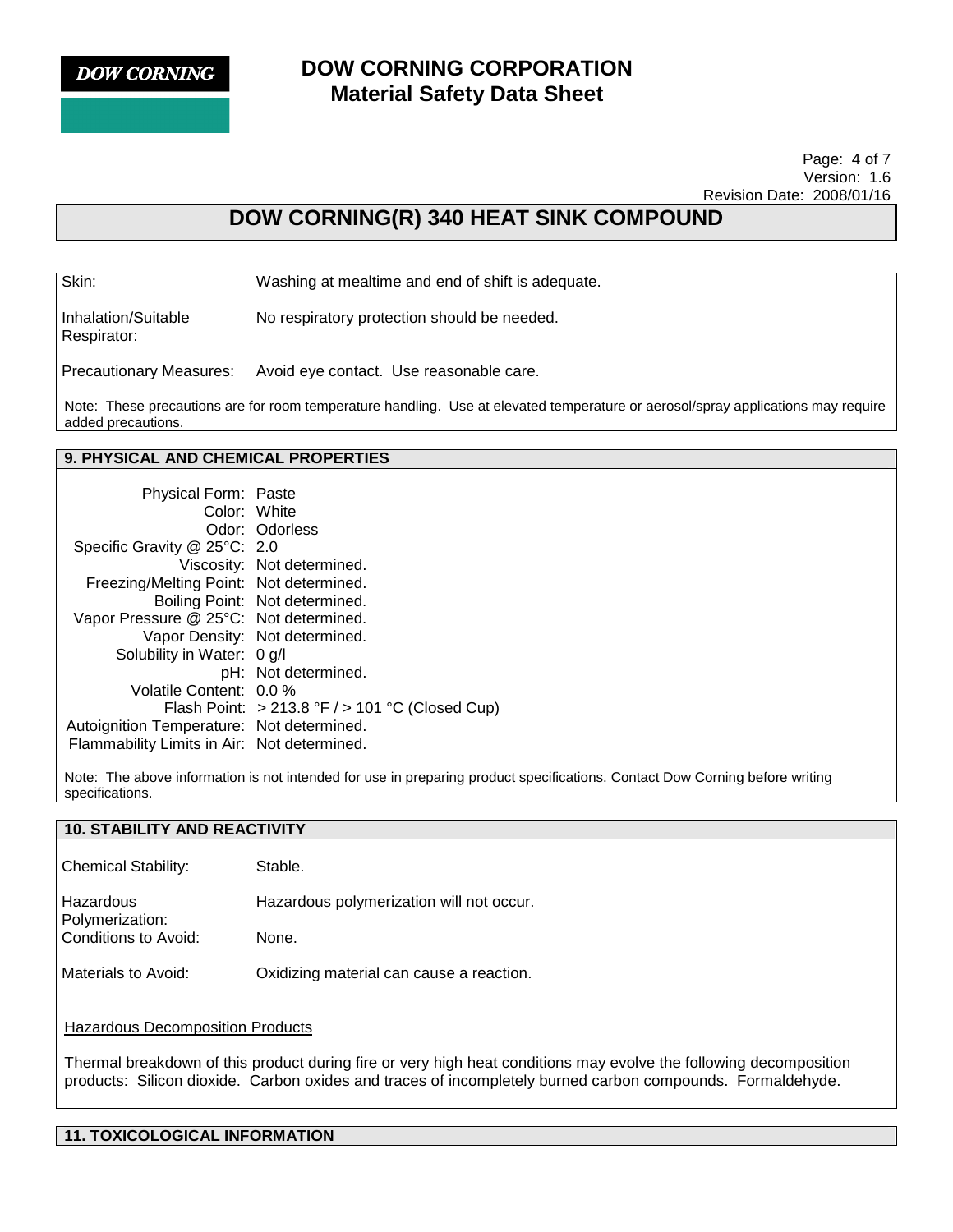

 Page: 5 of 7 Version: 1.6 Revision Date: 2008/01/16

# **DOW CORNING(R) 340 HEAT SINK COMPOUND**

## **Special Hazard Information on Components**

No known applicable information.

## **12. ECOLOGICAL INFORMATION**

### **Environmental Fate and Distribution**

Complete information is not yet available.

### **Environmental Effects**

Complete information is not yet available.

### **Fate and Effects in Waste Water Treatment Plants**

Complete information is not yet available.

#### Ecotoxicity Classification Criteria

| Hazard Parameters (LC50 or EC50)                                                                       | High   | Medium                 | Low   |
|--------------------------------------------------------------------------------------------------------|--------|------------------------|-------|
| Acute Aquatic Toxicity (mg/L)                                                                          | <=′    | $\mid$ >1 and <=100    | >100  |
| <b>Acute Terrestrial Toxicity</b>                                                                      | $=100$ | $>100$ and $\leq$ 2000 | >2000 |
| This table is a dented from "Furthermore of Tarriaghermore dight Associated" ACTM CTD 4470 in 04, 4000 |        |                        |       |

This table is adapted from "Environmental Toxicology and Risk Assessment", ASTM STP 1179, p.34, 1993.

This table can be used to classify the ecotoxicity of this product when ecotoxicity data is listed above. Please read the other information presented in the section concerning the overall ecological safety of this material.

## **13. DISPOSAL CONSIDERATIONS**

## **RCRA Hazard Class (40 CFR 261)**

When a decision is made to discard this material, as received, is it classified as a hazardous waste? No

State or local laws may impose additional regulatory requirements regarding disposal.Call (989) 496-6315, if additional information is required.

## **14. TRANSPORT INFORMATION**

## **DOT Road Shipment Information (49 CFR 172.101)**

Not subject to DOT.

## **Ocean Shipment (IMDG)**

Not subject to IMDG code.

**Air Shipment (IATA)**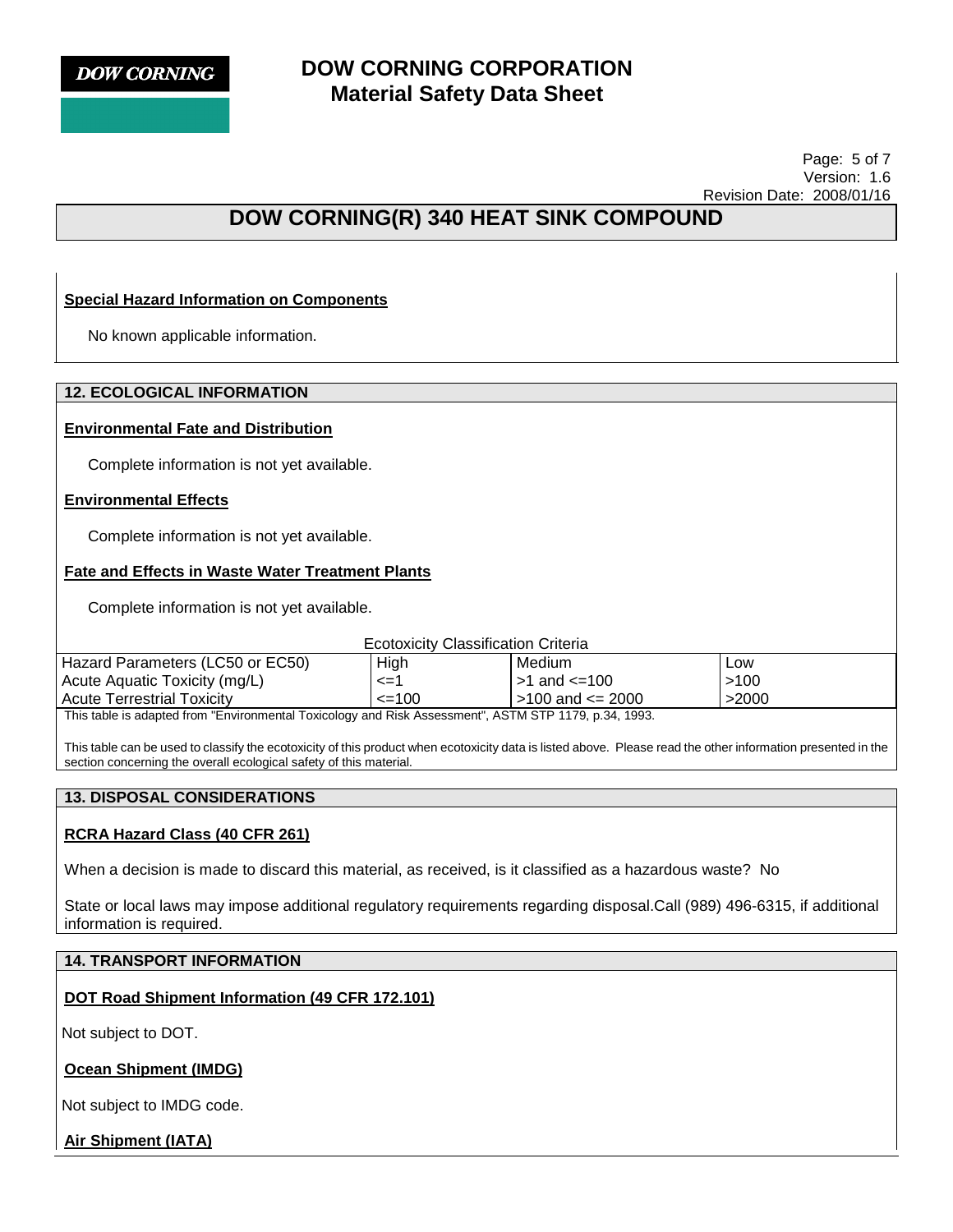**DOW CORNING** 

## **DOW CORNING CORPORATION Material Safety Data Sheet**

 Page: 6 of 7 Version: 1.6 Revision Date: 2008/01/16

# **DOW CORNING(R) 340 HEAT SINK COMPOUND**

Not subject to IATA regulations.

Call Dow Corning Transportation, (989) 496-8577, if additional information is required.

## **15. REGULATORY INFORMATION**

Contents of this MSDS comply with the OSHA Hazard Communication Standard 29 CFR 1910.1200.

TSCA Status: All chemical substances in this material are included on or exempted from listing on the TSCA Inventory of Chemical Substances.

### **EPA SARA Title III Chemical Listings**

**Section 302 Extremely Hazardous Substances (40 CFR 355):**  None.

**Section 304 CERCLA Hazardous Substances (40 CFR 302):**  None.

### **Section 311/312 Hazard Class (40 CFR 370):**

Acute: No Chronic: No Fire: No Pressure: No Reactive: No

## **Section 313 Toxic Chemicals (40 CFR 372):**

CAS Number Wt % Component Name

1314-13-2 69.0 Zinc oxide

Note: Chemicals are listed under the 313 Toxic Chemicals section only if they meet or exceed a reporting threshold.

### **Supplemental State Compliance Information**

### **California**

Warning: This product contains the following chemical(s) listed by the State of California under the Safe Drinking Water and Toxic Enforcement Act of 1986 (Proposition 65) as being known to cause cancer, birth defects or other reproductive harm.

None known.

**Massachusetts**